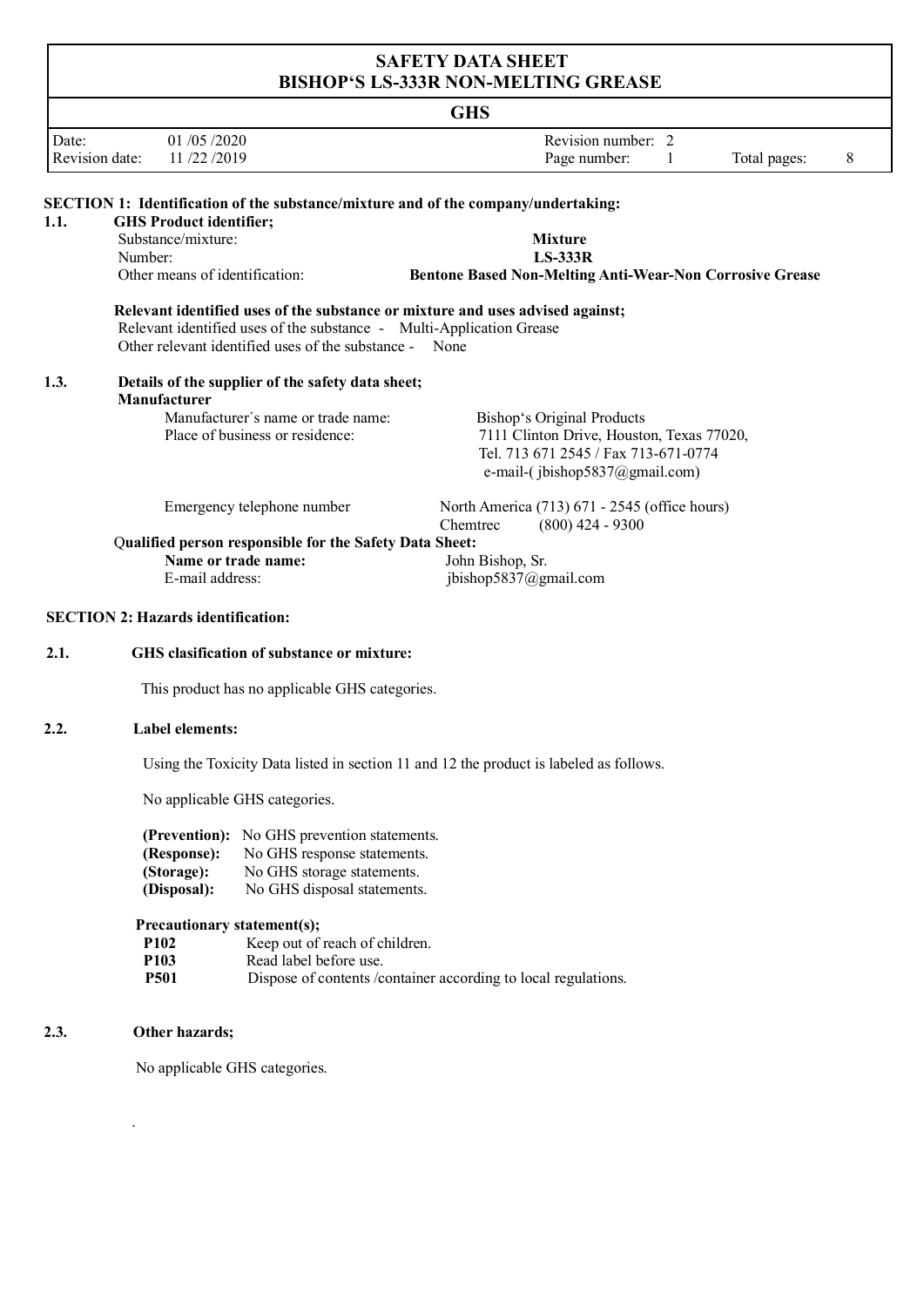| <b>SAFETY DATA SHEET</b><br><b>BISHOP'S LS-333R NON-MELTING GREASE</b> |                          |  |                                    |  |              |  |
|------------------------------------------------------------------------|--------------------------|--|------------------------------------|--|--------------|--|
|                                                                        | <b>GHS</b>               |  |                                    |  |              |  |
| Date:<br>Revision date:                                                | 01/05/2020<br>11/22/2019 |  | Revision number: 2<br>Page number: |  | Total pages: |  |

## **Section 3: Composition / information on ingredients:**

#### **3.1. Mixture:**

## **Chemical characterization;**

Mixture of the following substances and additives.

The mixture contains the following substances that present a hazard within the meaning of the relevent State and Federal Hazardous Substances Regulations.

| Ingredients / Chemical Designations                                                                                             | Weight %  | <b>GHS</b> Classifications | Notes             |  |
|---------------------------------------------------------------------------------------------------------------------------------|-----------|----------------------------|-------------------|--|
| Distillates (peteroleum), hydrotreated heavy napthenic<br>Base Oil - unspecified<br>$\text{CAS Number:} \quad 0064742 - 52 - 5$ | $50 - 75$ | Asp. Tox. $1;H304$         | $\left( 1\right)$ |  |
| Alkyl quaternary ammonium bentonite<br>CAS Number: 0068953-58-2                                                                 | $10 - 20$ | Not Classified             |                   |  |
| Proprietary mixture<br><b>CAS</b> Number:<br>NA                                                                                 | $15 - 35$ | Not Classified             |                   |  |

In accordance with paragraph (i) of 1910.1200, the specific chemical idenity and/or exact percentage (concentration) of compostion has been withheld as a trade secret. (1) Substance classified with a health or environmental hazard.

(2) Substance with a workplace exposure limit.

(3) PBT-substance or PvB-substance.

\*the full texts of the phrases are shown in section 16.

**Note:**This formulation is a "Trade Secret". The additional proprietary components in this product is not considered hazardous as defined in the OSHA Hazard Communication Standard 29,CFR 1900.1200 or contain components in sufficient concentrations to require a hazard classification for health in accordance with EC Directives. The full text of all the phrases and instructions set out in Section 16.

## **Section 4: First aid measures:**

#### **4.1. Description of first aid measures;**

If any health problems are manifested or if in doubt, inform a doctor and show him information from this Safety Data Sheet. If unconscious, put the person in the stabilized (recovery) position on his side with his head slightly bent backwards and make sure that airways are free; never induce vomiting. If the person vomits by himself, make sure that the vomit is not inhaled. In life threatening conditions first of all provide resuscitation of the affected person and ensure medical assistance. Respiratory arrest - provide artificial respiration immediately. Cardiac arrest - provide indirect cardiac massage immediately.

#### **Inhalation;**

 Move the affected person to fresh air immediately while paying attention to your own safety; do not let the person walk. Depending on the situation, rinsing of the mouth and/or nose as appropriate with water can be recommended. Change the clothing of the affected person if contaminated by the substances. Protect the affected person against growing cold. Depending on the situation, call medical rescue service or ensure medical treatment considering the need of further observation for at least 24 hours.

#### S**kin Contact;**

 Remove contaminated clothing immediately; take off any rings, watches or bracelets before or during washing if used in the contaminated areas of the skin. Wash skin throughly with soap and water or use a recognized skin clenser. Rinse contaminated areas with a flow of water, lukewarm is best, for 5-10 minutes.

#### **Eye Contact;**

 Rinse the eyes immediately with a flow of clean running water, open the eyelids wide also (using force if needed); remove contact lenses immediately if worn by the person. No neutralization should be performed in any case! Rinsing should be continued for 10-30 minutes from the inner to the outer eye corner to make sure that the other eye is not involved. Depending on the situation, call medical rescue service or ensure medical treatment, specialized if possible, as quickly as possible. Everyone must be referred for treatment even if affected only a little.

#### **Ingestion;**

DO NOT INDUCE VOM ITING. If vomiting occurs naturally, have victim lean over to avoid aspiration. Get medical attention immediately. NEVER give anything by mouth that might cause vomiting.

#### **4.2. Most important symptoms and effects, both acute and delayed;**

| <b>Overview</b> | Inhalation;  | Vapor inhalation under ambient conditions is not normally a problem. Excessive exposure                                                                                                    |
|-----------------|--------------|--------------------------------------------------------------------------------------------------------------------------------------------------------------------------------------------|
|                 |              | may irritate eyes, nose and throat. Harmful if swallowed.                                                                                                                                  |
|                 |              | <b>Skin Contact</b> ; No significant adverse health effects are expected on short term exposure. Repeated or                                                                               |
|                 |              | prolonged contact may cause de-fatting and irritation.                                                                                                                                     |
|                 | Eye contact; | Eye Irritant.                                                                                                                                                                              |
|                 | Ingestion;   | Harmful if swallowed. Irritation of the mucus membranes of throat, esophagus and<br>stomach. Harmful if aspirated into the lungs. Do not induce vomiting. Call a physician<br>immediately. |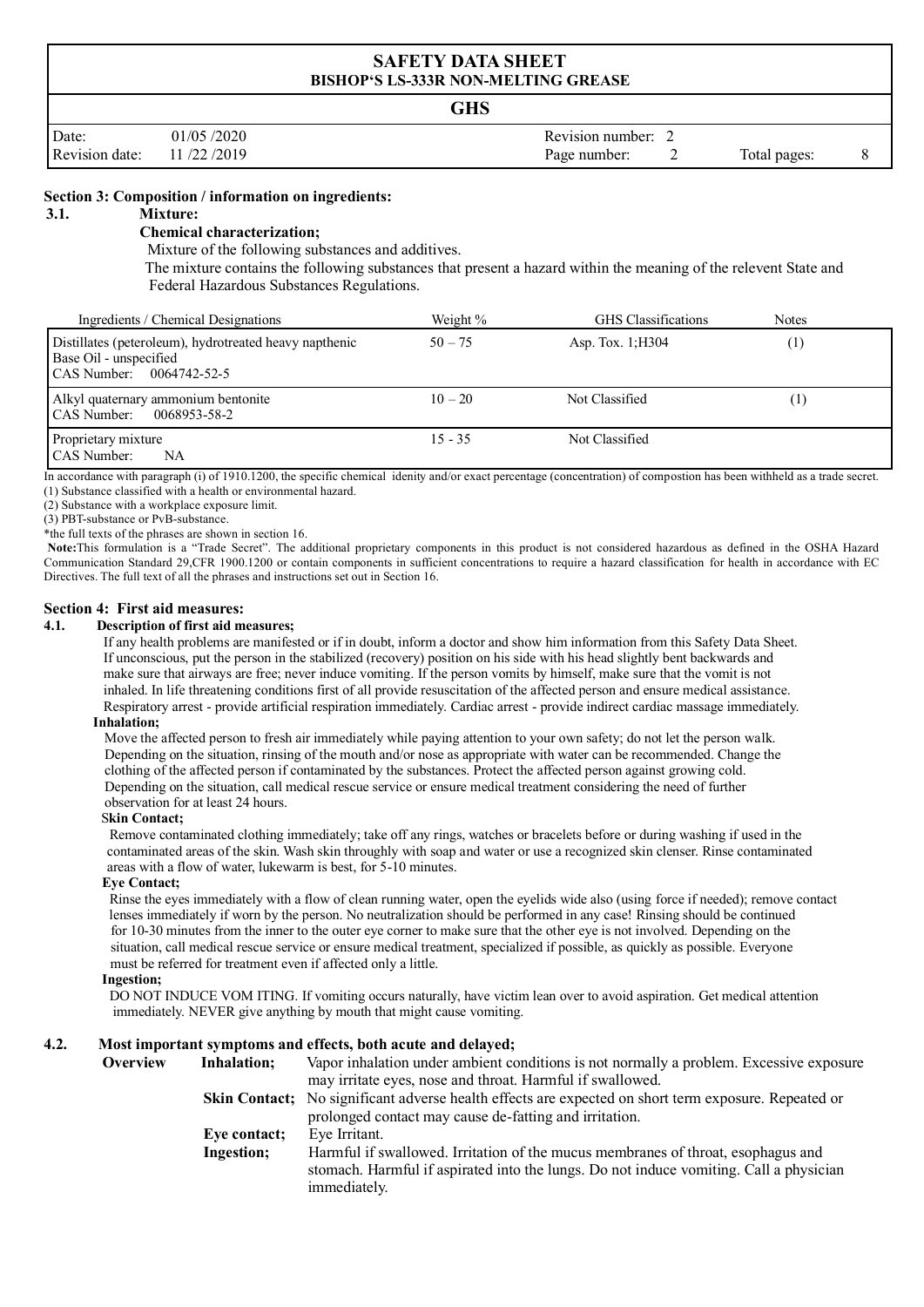# **GHS**

|                           |            | ---------        |              |  |
|---------------------------|------------|------------------|--------------|--|
| Date:                     | 01/05/2020 | Revision number: |              |  |
| Revision date: 11/22/2019 |            | Page number:     | Total pages: |  |

## OTHER HAZARDS: Material may mist when heated.

Exposure to solvent vapor concentrations from the component solvents in excess of the stated occupational exposure limits may result in adverse health effects such as mucous membrane and respiratory irritation and adverse effects on the kidneys, liver and central nervous system. Systoms include headache, nausea, dizziness, fatigue, muscular weakness, drowsiness and in extreme cases, loss of consciousness. Repeated or prolonged contact with the preparation may cause removal of natural fat from the skin resulting in dryness, irration and possible non-allegric contact dermatitis. Solvents may also be absorbed throught the skin. Splashes of liquid in the eyes may cause irritation and soreness with reversible damage. See section 2 for further details.

## **Section 5: Firefighting measures:**

## **5.1. Extinguishing media:**

 **Suitable extinguishing media;**

Alcohol resistant foam, CO2, powder, halon. Do not use water.

**5.2**. **Special hazards arising from the substance or mixture;**

Hazardous decomposition: Include irritating and / or toxic fumes including oxides of carbon, sulfur and nitrogen may be released.

## **5.3. Advice for firefighters;**

 Treat as an oil fire. Avoid breathing smoke and vapor. Use a self-contained breathing apparatus and full-body protective\ clothing. Respiratory and eye protection required for fire fighting personnel. Use water fog only to cool containers and to wash away avoid spraying water directly into containers, due to danger of boil over.

## **Section 6: Accidental release measures:**

## **6.1. Personal protections, protective equipment and emergency procedures;**

Use personal protective equipment (see section 8).

## **6.2. Enviromental precautions;**

Prevent soil contamination. Prevent migration and entry into sewers or streams.

## **6.3. Methods and material for containment and cleaning up;**

 Take proper precautions to ensure your own health and saftey before attempting spill control or clean-up. Do not touch damaged containers or spilled material unless wearing appropriate protective equipment. Slipping hazard do not walk through spilled material. Stop leak if you can do so without risk. For small spills absorb or cover with dry earth, sand, or other inert non-combustible absorbent material and place into waste container for later disposal. Contain large spills to maximize product recovery of disposal. Prevent entry into waterways or sewers. In urban area cleanup spill as soon as possible. In natural environments, seek cleanup advice from specialist to minimize physical habitat damage. This material will float on water. Absorbent pads and similar materials can be used. Comply with all laws and regulations

Dispose of waste in a chemical landfill as approved by current local, state and federal laws and regulations.

## **Section 7: Handling and storage:**

## **7.1. Precautions for safe handling;**

Keep containers closed. Handle containers with care to prevent damage and spillage.

# **7.2. Conditions for safe storage, including any incompatibilities;**

Store in a cool, well-ventilated place, away from incompatible materials. Strong Oxidizing Agents, Strong Acids, Alkalis and open flames. Protect from physical damage.

# **7.3. Specific end use(s);**

Follow the instructions mentioned on the label.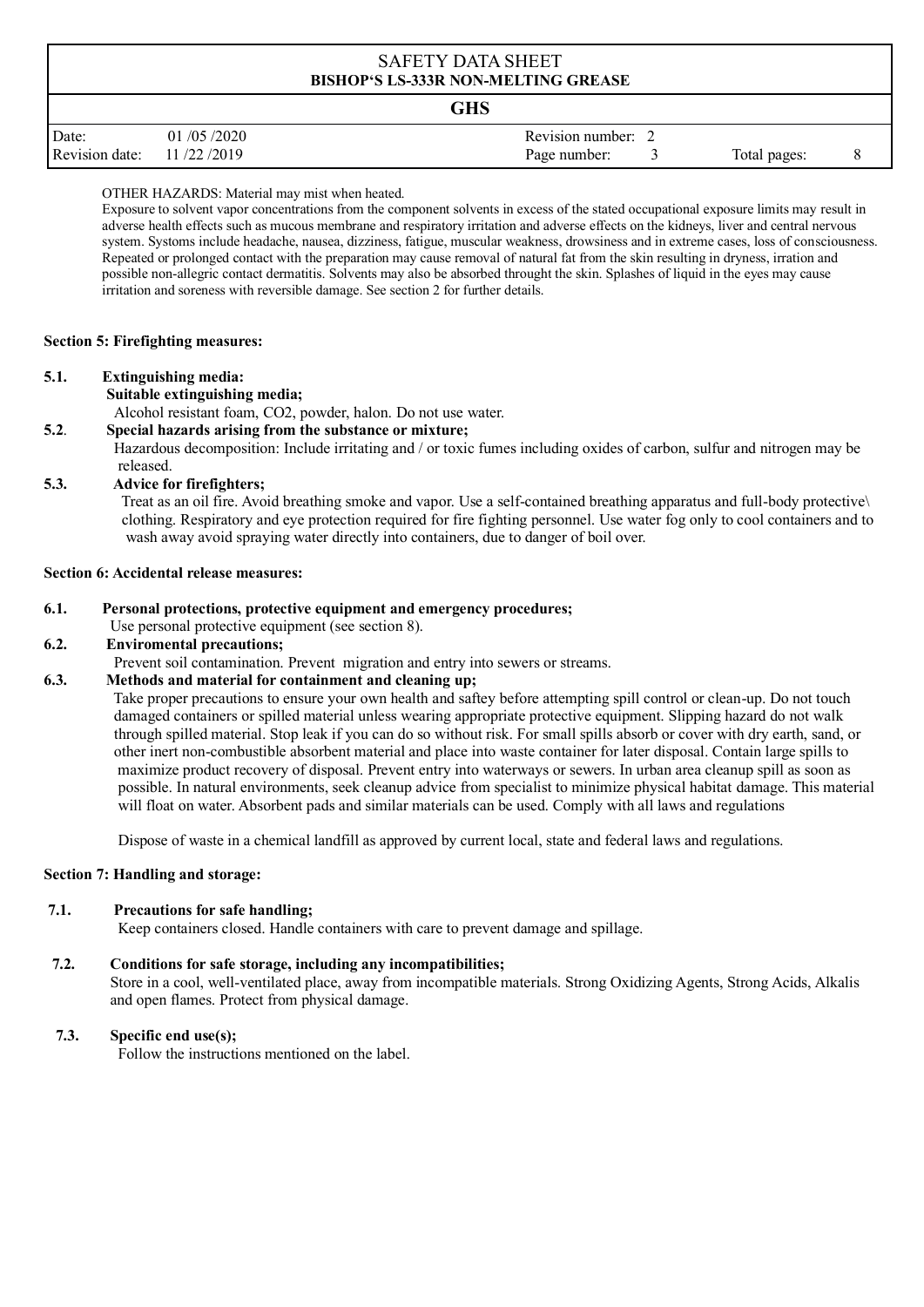|                         | <b>SAFETY DATA SHEET</b><br><b>BISHOP'S LS-333R NON-MELTING GREASE</b> |                                    |                   |  |  |  |
|-------------------------|------------------------------------------------------------------------|------------------------------------|-------------------|--|--|--|
|                         | <b>GHS</b>                                                             |                                    |                   |  |  |  |
| Date:<br>Revision date: | 01/05/2020<br>11/22/2019                                               | Revision number: 2<br>Page number: | Total pages:<br>8 |  |  |  |

# **Section 8.: Exposure controls/personal protection:**<br>8.1. Control parameters;

**1.** Control parameters;

| Exposure     |                                       |                 |                      |
|--------------|---------------------------------------|-----------------|----------------------|
| CAS No.      | Ingredient                            | <b>Source</b>   | Value                |
|              |                                       | <b>OSHA</b>     | No Established Limit |
|              |                                       | ACGIH           | No Established Limit |
|              |                                       | <b>NIOSH</b>    | No Established Limit |
|              |                                       | <b>SUPPLIER</b> | No Established Limit |
| 0064742-52-5 | Distillates (petroleum), hydrotreated | <b>OSHA</b>     | No Established Limit |
|              | naphthenic; Baseoil-unspecified       | ACGIH           | No Established Limit |
|              |                                       | <b>NIOSH</b>    | No Established Limit |
|              |                                       | <b>SUPPLIER</b> | No Established Limit |
| 0068953-58-2 | Alkyl quaternary ammonium bentonite   | <b>OSHA</b>     | No Established Limit |
|              |                                       | ACGIH           | No Established Limit |
|              |                                       | <b>NIOSH</b>    | No Established Limit |
|              |                                       | <b>SUPPLIER</b> | No Established Limit |

Contains mineral oil. The exposure limits for oil mist are 5 mg/m3 OSHA PEL and 10 mg/m3 ACGIH.

| <b>Carcinogen Data</b> |            |        |       |
|------------------------|------------|--------|-------|
| CAS No.                | Ingredient | Source | Value |
|                        |            |        |       |

| 0064742-52-5 | Distillates (petroleum),      | OSHA | Select Carcinogen: No                                              |
|--------------|-------------------------------|------|--------------------------------------------------------------------|
|              | hydrotreated heavy naphthenic | NTP  | Known: No; supected: No                                            |
|              | Baseoil-unspecified           | IARC | Group 1: No; Group 2a: No; Group 2b; No Group 3; No; Group 4; No;  |
| 0068953-58-2 | Alkyl quatemary ammonium      | OSHA | Select carcinogen; No                                              |
|              | bentonite                     | NTP  | Known No; suspected; No                                            |
|              |                               | IARC | Group 1; No; Group 2a; No; Group 2b; No; Group 3; No; Group 4; No; |

## **8.2 Exposure controls;**

| <b>Respiratory</b>          | Use NIOSH approved organic respirator if TWA/TLV limits are exceeded.                                                                                                 |
|-----------------------------|-----------------------------------------------------------------------------------------------------------------------------------------------------------------------|
| <b>Eyes</b>                 | Wear chemical safety glasses or goggles.                                                                                                                              |
| Skin                        | Chemical resistant gloves.                                                                                                                                            |
| <b>Engineering controls</b> | Provide adequate veritilation and good general extraction.                                                                                                            |
|                             | If mechanical, use non sparking equipment.                                                                                                                            |
| <b>Other Work Practices</b> | Use good personel hygiene practies. Wash hands before eating, drinking, smoking or using<br>toilet. Promptly remove soiled clothing and wash thoroughly before reuse. |

See section 2 for further details. - (Prevention):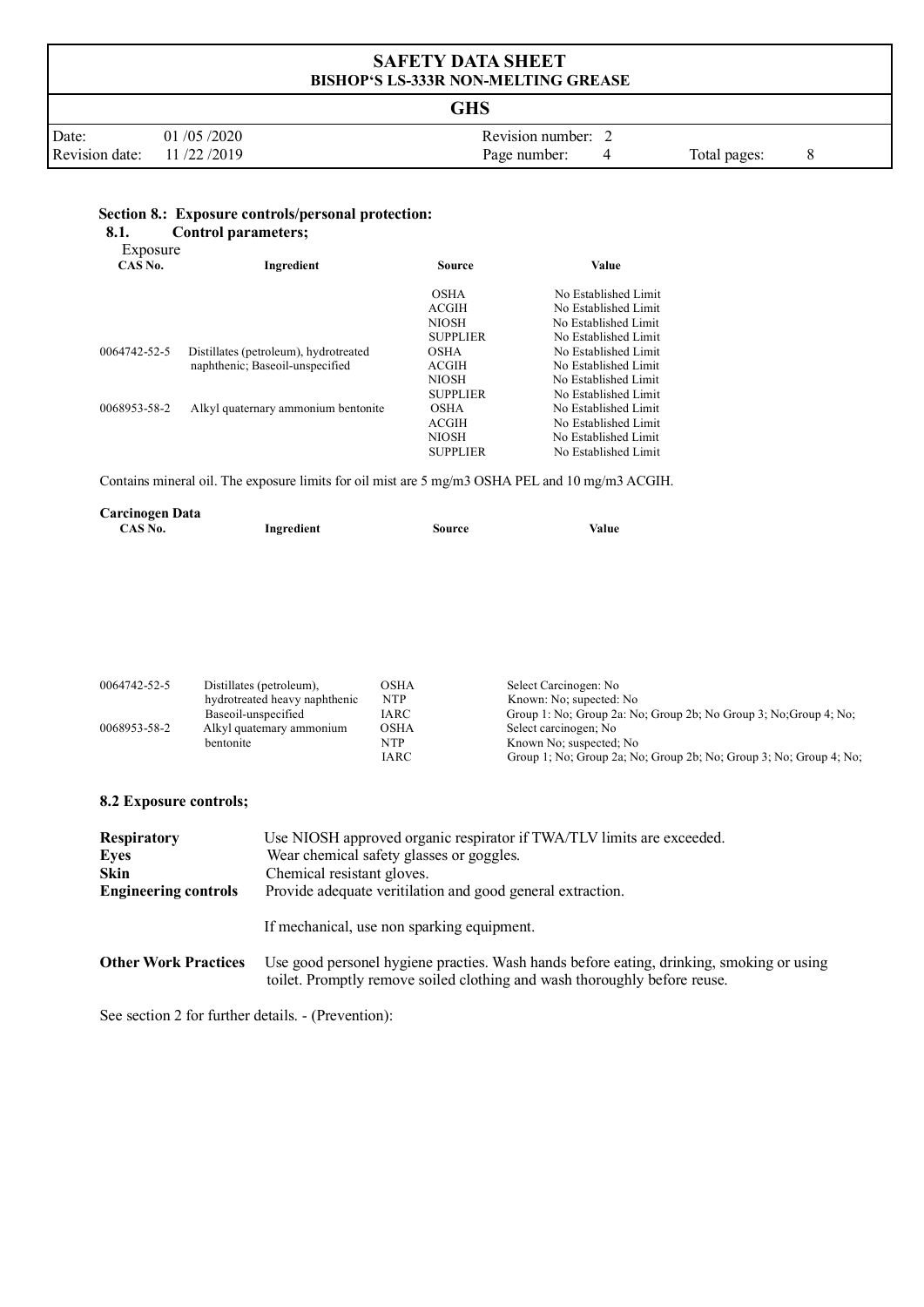|                | <b>SAFETY DATA SHEET</b><br><b>BISHOP'S LS-333R NON-MELTING GREASE</b> |                    |  |              |  |  |  |
|----------------|------------------------------------------------------------------------|--------------------|--|--------------|--|--|--|
|                | <b>GHS</b>                                                             |                    |  |              |  |  |  |
| Date:          | 01/05/2020                                                             | Revision number: 2 |  |              |  |  |  |
| Revision date: | 11/22/2019                                                             | Page number:       |  | Total pages: |  |  |  |

# **Section 9.: Physical and chemical properties:**

| 9.1. | Information on basic physical and chemical propertis;           |                                            |  |  |  |
|------|-----------------------------------------------------------------|--------------------------------------------|--|--|--|
|      | Appearance, (color, physical state) :                           | Amber semi-solid                           |  |  |  |
|      | Odor:                                                           | Nil                                        |  |  |  |
|      | Odor treshold:                                                  | ND.                                        |  |  |  |
|      | PH:                                                             | ND.                                        |  |  |  |
|      | Freeze/Melt point( ${}^{\circ}$ C):                             | ND.                                        |  |  |  |
|      | Initial boiling point and boiling range $\mathrm{^{\circ}C}$ ): | ND.                                        |  |  |  |
|      | Flash point (TCC)                                               | >300F(C>0>C)                               |  |  |  |
|      | Evaporating rate:                                               | ND.                                        |  |  |  |
|      | Flammability (solid, gas):                                      | Not Applicable                             |  |  |  |
|      | Upper / lower flammability or explosive limits:                 | Lower explosive Limit: Not Measured        |  |  |  |
|      |                                                                 | <b>Upper Explodive Limit: Not Measured</b> |  |  |  |
|      | Vapour pressure                                                 | ND.                                        |  |  |  |
|      | Vapour density                                                  | ND.                                        |  |  |  |
|      | Specific gravity                                                | Not Measured                               |  |  |  |
|      | Solubility(ies) in water:                                       | Not Measured                               |  |  |  |
|      | Partition coefficient n - octanol / water (Log Kow) ND.         |                                            |  |  |  |
|      | Auto-ignition temperature:                                      | ND.                                        |  |  |  |
|      | Decomposition temperature:                                      | ND.                                        |  |  |  |
|      | Viscosity:                                                      | ND.                                        |  |  |  |
|      | Density                                                         | $7.7$ (lb / gal.)                          |  |  |  |

## **9.2. Other information**

DMSO extract by IP346: Less than 3.0 wt % (mineral oil component only)

## **Section 10.:Stability and reactivity:**

| 10.1. | Reactivity;                                                                            |
|-------|----------------------------------------------------------------------------------------|
|       | Hazardous Polymerization will not occur.                                               |
| 10.2. | Chemical stability;                                                                    |
|       | Under normal conditions, the product is very stable.                                   |
| 10.3. | <b>Possibility of hazardous reactions;</b>                                             |
|       | No data available.                                                                     |
| 10.4. | Conditions to avoid;                                                                   |
|       | Excessive heat, sparks and open flames.                                                |
| 10.5. | <b>Materials to avoid;</b>                                                             |
|       | Protect against strong acids, Alkalis and strong oxidizing agents.                     |
| 10.6. | Hazardous thermal decomposition products;                                              |
|       | Not developed under normal uses. Dangerous products are formed in fire, such as fumes, |
|       | smoke, carbon monoxide, sulfur oxides, aldehydes, oxides of carbon and nitrogen.       |
|       |                                                                                        |

## **Section 11.: Toxicological Information:**

## **Acute toxicity;**

Exposure to solvent vapor concentrations from the component solvents in excess of the stated occupational exposure limits may result in adverse health effects such as mucous membrane and respiratory system irritation and adverse effects on the kidneys, liver and central nervous system. Symptoms include headache, nausea, dizziness, fatigue, muscular weakness, drowsiness and in extreme cases, loss of consciousness.

Repeated or prolonged contact with the preparation may cause removal of natural fat from the skin resulting in dryness, irritation and possible non-allergic contact dermatitis. Solvents may also be absorbed through the skin. Splashes of liquid in the eyes may cause irritation and soreness with possible reversible damage.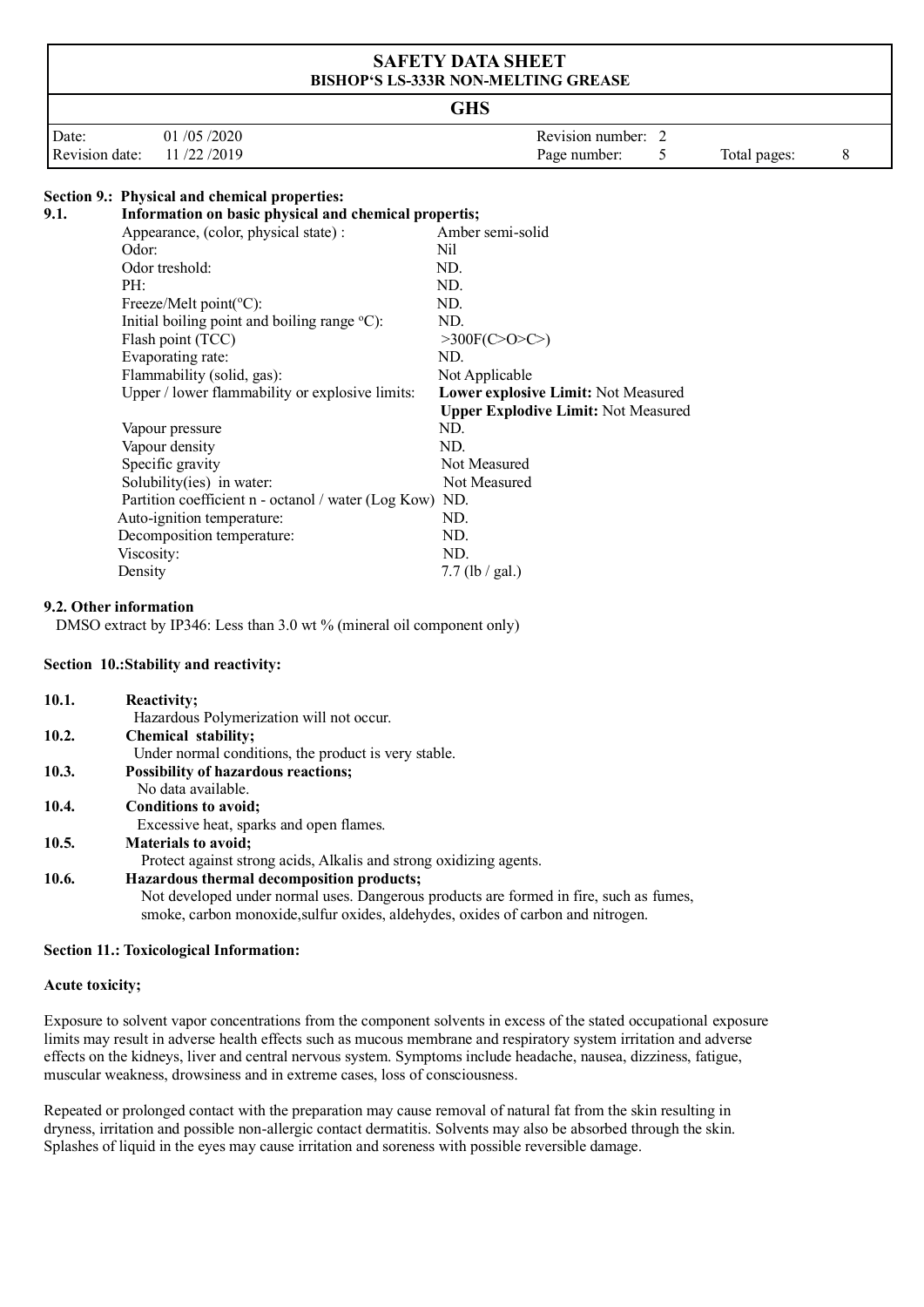| <b>GHS</b>                          |                                                         |                                   |                      |                                       |                                           |                                |   |
|-------------------------------------|---------------------------------------------------------|-----------------------------------|----------------------|---------------------------------------|-------------------------------------------|--------------------------------|---|
| Date:                               | 01/05/2020                                              | Revision number: 2                |                      |                                       |                                           |                                |   |
| Revision date:                      | 11/22/2019                                              |                                   |                      | Page number:                          | 6                                         | Total pages:                   | 8 |
|                                     | Ingredient                                              | Oral LD50,<br>mg/kg               | Skin LD50,<br>mg/kg  | Inhalation<br>Vapor LC50,<br>mg/L/4hr | Inhalation<br>Dust/Mist LC50.<br>mg/L/4hr | Inhalation<br>Gas LC50,<br>ppm |   |
| Baseoil-unspecified $-(64742-52-5)$ | Distillates (petroleum), hydrotreated heavy naphthenic; | No data<br>available              | No data<br>available | No data<br>available                  | No data<br>available                      | No data<br>available           |   |
|                                     | Alkyl quaternary ammonium bentonite - (68953-58-2)      | $5,000.00$ , Rat -<br>Category: 5 | No data<br>available | No data<br>available                  | $12.60$ , Rat -<br>Category: NA           | No data<br>available           |   |

Note: When no route specific LD50 data is available for an acute toxin, the converted acute toxicity point estimate was used in the calculation of the product's ATE (Acute Toxicity Estimate).

| <b>Classification</b>         | Category | <b>Hazard Description</b> |
|-------------------------------|----------|---------------------------|
| Acute toxicity (oral)         |          | Not Applicable            |
| Acute toxicity (dermal)       |          | Not Applicable            |
| Acute toxicity (inhalation)   |          | Not Applicable            |
| Skin corrosion/irritation     |          | Not Applicable            |
| Serious eye damage/irritation |          | Not Applicable            |
| Respiratory sensitization     |          | Not Applicable            |
| Skin sensitization            |          | Not Applicable            |
| Germ cell mutagenicity        |          | Not Applicable            |
| Carcinogenicity               |          | Not Applicable            |
| Reproductive toxicity         |          | Not Applicable            |
| STOT-single exposure          |          | Not Applicable            |
| STOT-repeated exposure        |          | Not Applicable            |
| Aspiration hazard             |          | Not Applicable            |
|                               |          |                           |

## **12. Ecological information:**

### **12.1. Toxicity;**

No additional information provided for this product. See Section 3 for chemical specific data.\

## **Aquatic Ecotoxicity;**

| Ingredient                                             | 96 hr LC50 fish,       | 48 hr EC50 crustacea, | ErC50 algae,            |
|--------------------------------------------------------|------------------------|-----------------------|-------------------------|
|                                                        | mg/l                   | mg/l                  | mg/l                    |
| Disillates (petroleum), hydrotreated heavy naphthenic; | 5,000.00, Oncorhynchus | 1,000.00, Daphnia     | $1,000.00$ (96 hr),     |
| Baseoil-unspecified $- (64742 - 52 - 5)$               | mykiss                 | magna                 | Scenedesmus subspicatus |
| Alkyl quaternary ammonium bentonite - (68953-58-2)     | Not Available          | Not Available         | Not Available           |

This product is covered by EPA's Comprehensive Environmental Response, Compensation and Liability Act (CERCLA) Petroleum Exclusion. Therefore releases to air, land, or water are not reportable under CERCLA ("Superfund"). However, under Section 311 of EPA's Clean Air Water Act (CWA). This product is considered an oil. As such, spills into or leading to surface waters that cause a sheen must be reported to the national response center, 800-424-8802.

This product is an oil under 49 CFR (DOT) part 130. If shipped by rail or highway in a tank with a capacity of 3,500 gallons or more, it is subject to the requirements of part 130. Mixture solutions in which this product is present at 10% or more may also be subject to this rule.

#### **12.2. Persistence and degradability;**

There is no data available on the preparation itself.

## **12.3. Bioaccumulative potential;**

- Not Measured.
- **12.4. Mobility in soil;**

## No data available.

- **12.5. Results of PBT and vPvB assessment;** This product contains no PBT/vPvB chemicals.
- **12.6. Other adverse effects;** No data available.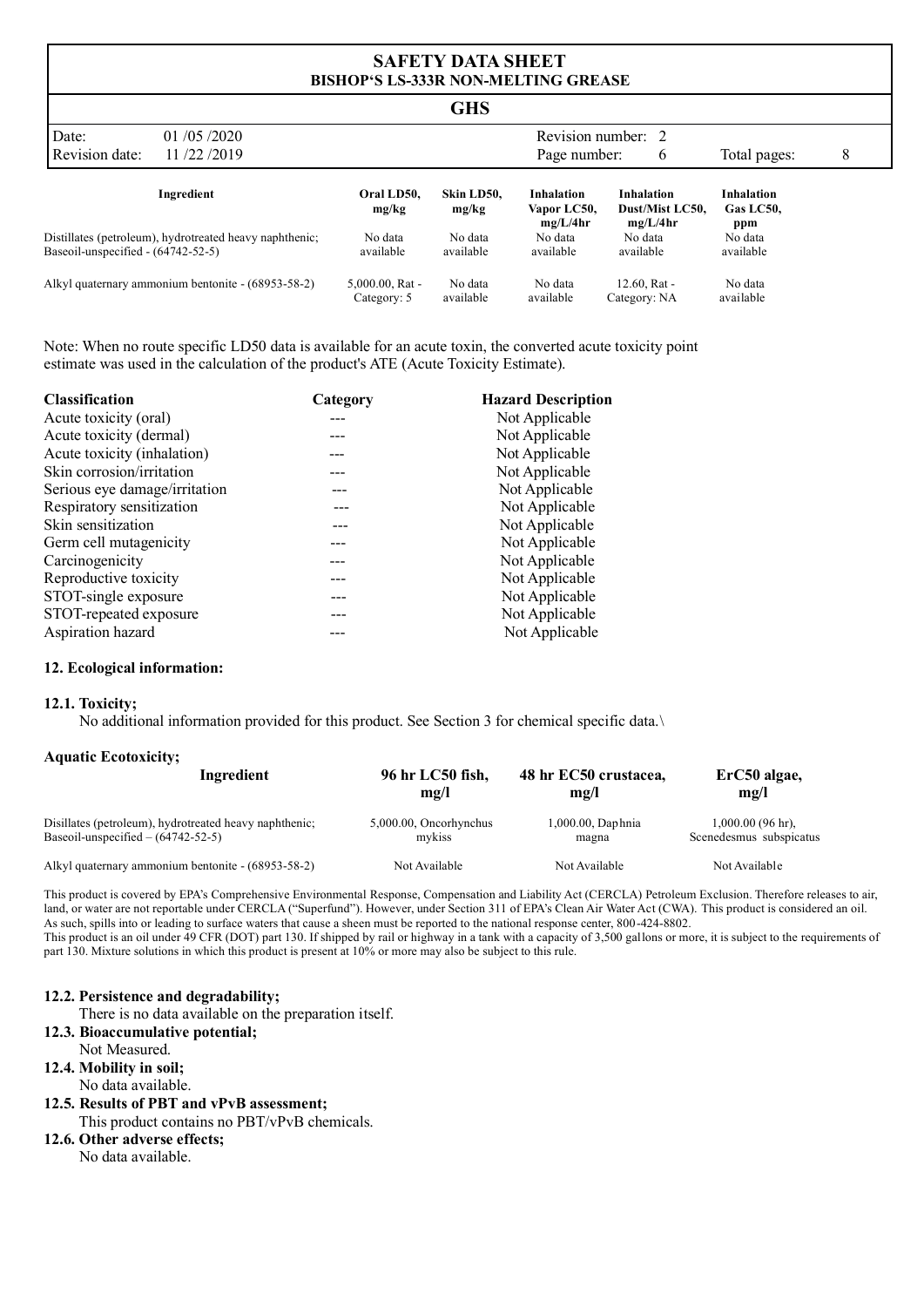| <b>SAFETY DATA SHEET</b><br><b>BISHOP'S LS-333R NON-MELTING GREASE</b> |                          |                                                    |  |  |
|------------------------------------------------------------------------|--------------------------|----------------------------------------------------|--|--|
| GHS                                                                    |                          |                                                    |  |  |
| Date:<br>Revision date:                                                | 01/05/2020<br>11/22/2019 | Revision number: 2<br>Page number:<br>Total pages: |  |  |

## **13.1. Waste treatment methods;**

Observe all federal, state and local regulations when disposing of this substance.

**Hazard characteristic and regulatory waste stream classification can change with product use.**

**Accordingly, it is the responsibility of the user to determine the proper storage, transportation, treatment and/or disposal methodologies for spent material and residues at the time of disposition.**

Conditions of use may cause this material to become a "hazardous waste", as defined by federal or state regulations. It is the responsibility of the user to determine if the material is a "hazardous waste" at the time of disposal.

Transportation, treatment, storage, and disposal of waste material must be conducted in accordance with RCRA regulations (see 40 CFR 260 through 40 CFR 271). State and/or local regulations may be more restrictive. Contact your regional US EPA office for guidance concerning case specific disposal issues. Empty drums and pails retain residue. DO NOT pressurize, cut, weld, braze solder, drill or expose this products empty container to heat, flame or other ignition sources. DO NOT attempt to clean it. Empty drums and pails should be drained completely, properly bunged or sealed, and promptly sent to a reconditioner.

## **14. Transportation information:**

|                                         | <b>DOT</b> (Domestic Surface<br><b>Transportation</b> )                                                              | <b>IMO / IMDG (Ocean</b><br><b>Transportation</b> )             | <b>ICAO/IATA</b>             |  |  |
|-----------------------------------------|----------------------------------------------------------------------------------------------------------------------|-----------------------------------------------------------------|------------------------------|--|--|
| 14.1. UN number:                        | Not Applicable                                                                                                       | Not Regulated                                                   | Not Regulated                |  |  |
| 14.2. UN proper shipping<br>name:       | Not Regulated                                                                                                        | Not Regulated                                                   | Not Regulated                |  |  |
| 14.3. Transport hazard<br>$class(es)$ : | <b>DOT Hazard Class: Not</b><br>Applicable                                                                           | <b>IMDG:</b> Not Applicable<br><b>Sub Class: Not Applicable</b> | Air Class: Not<br>Applicable |  |  |
| 14.4. Packing group:                    | Not Applicable                                                                                                       | Not Applicable                                                  | Not Applicable               |  |  |
| 14.5. Environmental hazards:            |                                                                                                                      |                                                                 |                              |  |  |
| <b>IMDG</b>                             | Marine Pollutant: No                                                                                                 |                                                                 |                              |  |  |
| 14.6. Special precautions for user:     | No further information                                                                                               |                                                                 |                              |  |  |
| 15. Regulatory information:             |                                                                                                                      |                                                                 |                              |  |  |
| <b>Regulatory Overview:</b>             | The regulatory data in Section 15 is not intended to be all-inclusive, only selected<br>regulations are represented. |                                                                 |                              |  |  |
| <b>Toxic Substance:</b>                 | All components of this material are either listed or exempt from listing on the TSCA                                 |                                                                 |                              |  |  |
| <b>Control Act (TSCA):</b>              | Inventory.                                                                                                           |                                                                 |                              |  |  |
| <b>WHMIS Classification:</b>            | Not Regulated.                                                                                                       |                                                                 |                              |  |  |
| <b>US EPA Tier II Hazards</b>           | Fire: No                                                                                                             |                                                                 |                              |  |  |
|                                         | <b>Sudden Release of Pressure: No</b>                                                                                |                                                                 |                              |  |  |
|                                         | <b>Reactive:</b> No                                                                                                  |                                                                 |                              |  |  |
|                                         | Immediate (Acute): No<br>Delayed (Chronic): No                                                                       |                                                                 |                              |  |  |

## **EPCRA 311/312 Chemicals and RQs:**

To the best of our knowledge, there are no chemicals at levels which require reporting under this statute. **EPCRA 302 Extremely Hazardous:**

To the best of our knowledge, there are no chemicals at levels which require reporting under this statute. **EPCRA 313 Toxic Chemicals:**

To the best of our knowledge, there are no chemicals at levels which require reporting under this statute. **Proposition 65 - Carcinogens (>0.0%):**

Crystalline Silica - Quartz

**Proposition 65 - Developmental Toxins (>0.0%):**

To the best of our knowledge, there are no chemicals at levels which require reporting under this statute. **Proposition 65 - Female Repro Toxins (>0.0%):**

To the best of our knowledge, there are no chemicals at levels which require reporting under this statute. **Proposition 65 - Male Repro Toxins (>0.0%):**

To the best of our knowledge, there are no chemicals at levels which require reporting under this statute.